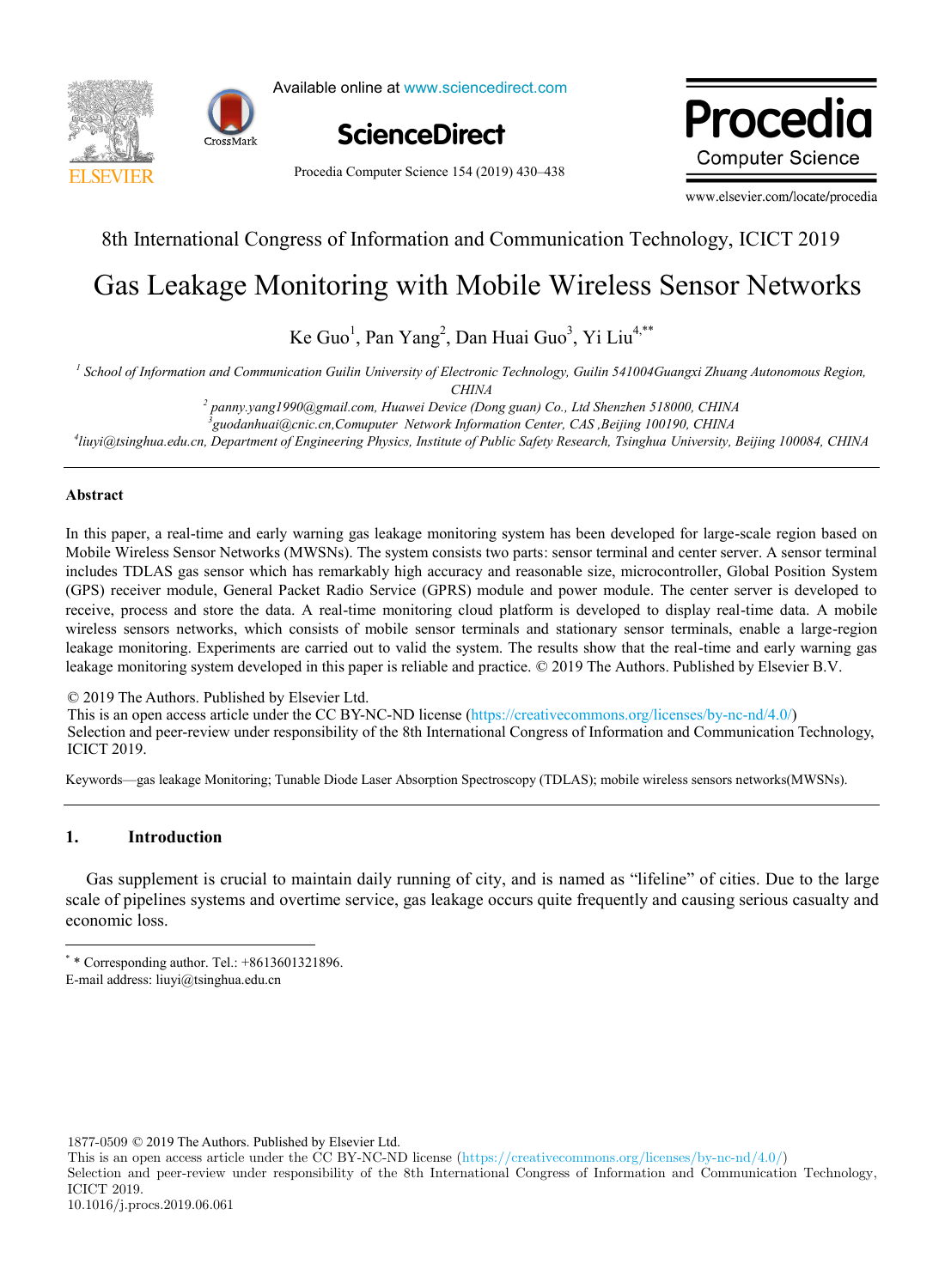Gas leakage monitoring and detection system is of great significance for urban safety. Gas-leakage monitoring with wireless sensors network has been a wide accepted idea for developing an integrated system for real-time monitoring [1]. Somov A, Baranov A, Spirjakin D, *et al*. adopted a Wireless Sensor Networks (WSNs) with catalytic gas sensors and ZigBee module, and deployed it in a factory. They studied the catalytic gas sensors response under various conditions, and evaluate the wireless links using the received signal strength indicator (RSSI) and link quality indicator (LQI) metrics [2]. Jain P C, Kushwaha R adopted a WSNs with semiconductor sensor and ZigBee module, and discussed the potential application scenarios, such as apartment house, gas and oil pipeline industry. Experiments were carried out to study the communication quality between sensors and coordinator [3]. Most of the WSNs adopt catalytic sensors and semiconductor sensors for their low power consumption, but the accuracy is lower than optical sensors, and is limited in detecting slight leakage in early phase. Besides, fixed sensors do not fit the requirement of large-scale region monitoring. Tan Q, Zhang W, Xue C, et al designed a portable non-dispersive infrared ray (IR) gas detector, and carried out some experiments to verify its high accuracy, low power consumption and compact structure [4]. Frish M B, Wainner R T, Green B D, et al developed a standoff gas leak detector based on Tunable Diode Laser Absorption Spectroscopy (TDLAS), and deployed on automobile at ten kilometers per hour and aircraft flying at 10000 feet or higher, and evaluated its feasibility in various real condition [5]. Xu B, Yu D, Wu J, et al proposed an airborne infrared laser leak detection technology, and a lot of experiments were conducted to demonstrate that the airborne infrared laser leak detector can detect the leakage when the helicopter flies with the speed in 30-50m/s and the flight height less than 80m [6]. Researches also tried to combine high accuracy optical sensor into gas leakage detector, and mounted it to handhold device, automobile or aircraft simultaneously.

In this paper, gas leakage monitoring and early warning system, based on mobile wireless sensor networks (MWSNs), is developed. The system consists two parts: remote sensors and analysis server. Remote sensors are defined as sensor terminals in this research, and each sensor terminal is composed of gas sensor, microcontroller module, Global Position System (GPS) receiver module, General Packet Radio Service (GPRS) module and power module. They are integrated and mounted on both mobile devices and stationary place to form stationary sensor terminal and mobile sensor terminal. The field data, including gas concentration, speed data, GPS and time information, will be collected by them, and then be transmitted to analysis server by GPRS module via the Asymmetric Digital Subscriber Line (ADSL). Subsequently, the data coming from GPRS module will be received by NetAssist, and saved and processed by MySQL database. Meanwhile, a real-time monitoring cloud platform is developed to display the sensor number, location (latitude, longitude and height), and methane concentration timely. Meantime, an alert will be generated once the detected concentration exceeds the warning-threshold. In addition, the analysis server will analyze location of suspected leakage, and send a warning message to maintainers, managers and others relevant staffs.

# **2. Hardware Architecture**

A sensor of DLGA-7000 gas sensor, high accuracy, reliable performance and reasonable size, has been produced and applied to this system. The TDLAS is the core technology and multiple reflections technology has been utilized specially. The TDLAS technology is developed with Beer-Lambert law. Beer-Lambert law states that when a radiation of wavenumber passes through an absorbing medium, the intensity variation along the path of the beam [6]

$$
\frac{t_t}{t_0} = e^{-K_V L}
$$
\n
$$
k_v = S(T)\emptyset(v - v_0)
$$
\n
$$
(2)
$$

where,

 $I_t$  is the transmitted intensity of the radiation after it has traversed a distance L through the medium;  $I_{\text{0}}$  is the initial intensity of the radiation;

 $k<sub>v</sub>$  is the absorbance of the medium;

S(T) is the line strength of the absorbing species at temperature T;

 $\phi(\mathbf{v}-\mathbf{v_0})$  is the line-shape function for the absorption line;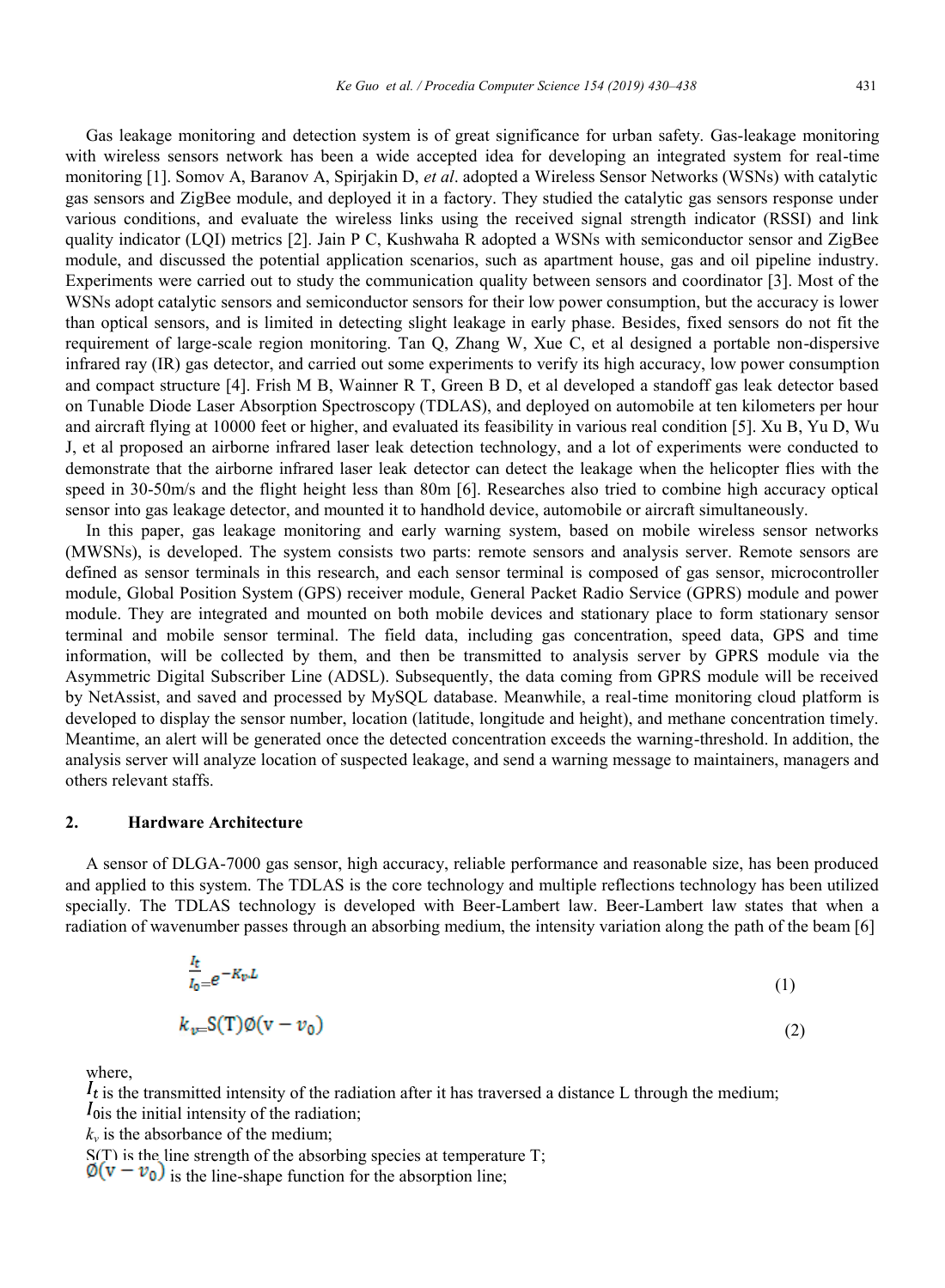$v_0$  is centre frequency of spectrum.

The initial light  $I_0$  transmitted across a measurement path, length L and containing the methane, is attenuated to  $I_t$ according to the Beer-Lambert law. The attenuated intensity of the light is proportional to the length of the optical path and the methane concentration. The DLGA-7000 gas sensor consists of laser, drive of laser, signal processing electronics and open measurement pool. The architecture is shown as Fig.1. Fig.2 is the diagram of light routine. The sensor is characterized by low-voltage alarm and self-diagnosis failure function, low false alarm and missing alarm in various tough and complicated environment, and without interference by others gas, long calibration cycle (exceed six mouth), free from calibrating frequently and user-defined measurement range; remarkably high sensitivity and accuracy, one second or faster response. Fig.3 is the open measurement pool architecture. It has been specially designed for its working ambience in this system, such as high hardness and strength, reasonable size. The light justified degree and position by 1 and 5, then go through a hole of the optical mirror 2, and reflect between optical mirror 2 and optical mirror 4, and come out from the same hole, finally, it will be measure by an analyzer. The whole system architecture is shown is Fig. 4.







Figure 2 Light routine diagram



Figure 3 Measurement pool architecture diagram,1-light degree adjusting unit; 2,4-optical mirror; 3-steel support bracket; 5-light position adjusting unit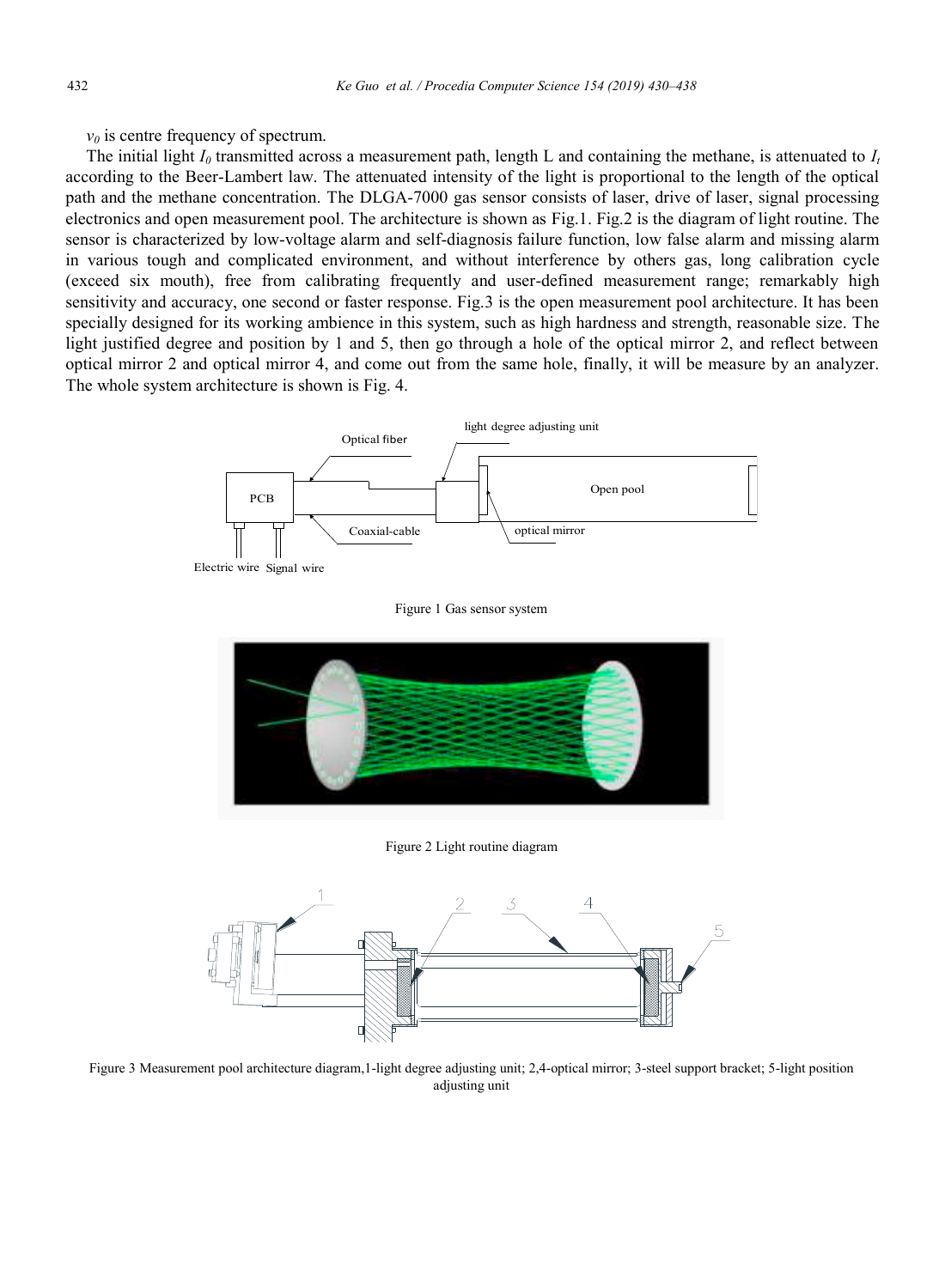

Figure 4 System architecture

The STM32F103RBT6 microcontroller was chosen as data processing unit. The STM32F103RBT6 is a 32bit processor which is based on Arm Cortex-M3 CPU, and it operate at CPU frequencies of up to 72 MHz. The peripheral complement of the STM32F103RBT6 includes 128 KB of flash memory, 20KB of Random-Access Memory (RAM), 12-bit Analog to Digital Converter (ADC), four 16-bit timer/counters, 9 communication interface (3 USARTs, 2 SPI interfaces, 2 IC interfaces, CAN interface, USB2.0 interface), and up to 80 general purpose I/O pins.

The STM32F103RBT6 microcontroller was chosen as data processing unit. The STM32F103RBT6 is a 32bit processor which is based on Arm Cortex-M3 CPU, and it operate at CPU frequencies of up to 72 MHz. The peripheral complement of the STM32F103RBT6 includes 128 KB of flash memory, 20KB of Random-Access Memory (RAM), 12-bit Analog to Digital Converter (ADC), four 16-bit timer/counters, 9 communication interface (3 USARTs, 2 SPI interfaces, 2 IC interfaces, CAN interface, USB2.0 interface), and up to 80 general purpose I/O pins.

#### **3. Sensors placement mode**

Nowadays, the sensors' placement has two ways: (i) at stationary place. The gas sensors are designed to deploy in stationary place, such as gas, oil pipeline industry, chemical plant etc., with fixed distance. The collected data are transmitted to coordinator via ZigBee module, then transmitted to centre sever by coordinator [7-10]. It is featured by its simple operation, high reliability and low power consumption. Besides, the position accuracy is higher than mobile placement mode whose position changes all the time. It is suitable for a relatively small area, such as chemical plant, combustible and hazard substance tank and so on, which need to be monitored all the time. But, it restricts its abroad application on large-scale region for its high cost if we deploy the sensors along all the pipeline.

(ii) on mobile devices or vehicles. An autonomous mobile inspection robot was developed that it is equipped with several remote gas sensing devices and local intelligence [11]. The remote methane leak detector is mounted on specific vehicles to monitor the gas leakage [5,6]. Mounting sensors in robots or special vehicles is a flexible and high-precision method, and a large area can be detected by one device. It can detect the gas leakage when moving around or through leaking point. A network detection method helps monitoring pipelines all the time.

In the monitoring system developed in this paper, sensor terminals are supposed to deploy in taxis or buses (most of the gas pipelines is undergrounded along streets in the city), which move through and around cities, thus gas leakage may be detected real-timely with the sensor terminal networks. Gas concentration data are collected per minute by each mobile sensor terminal, and transfer the field data, including methane concentration, speed, position (latitude, longitude and height) and time information, to centre sever via GPRS module when detected data exceed transmission-threshold. Meanwhile, the stationary sensor terminals will be mounted in some area where taxis and buses are inaccessible and some special area required intensive monitoring, such as joint of old pipeline, frequently leakage area. The stationary sensor terminals adopted sleep-mode, wake-mode, and transmit-mode. The sensor terminals work on sleep-mode when the measure concentration is less than 3 part per million (ppm), and the gas concentration is measured per 30 minutes. Wake-mode is adopted when gas concentration is between 3ppm and 10ppm, and the gas concentration is measured per 10 minutes. Transmit-mode will be adopted if the detected value exceeds 10 ppm, in this state, the sensor terminal detects gas concentration per minute and transmit data to center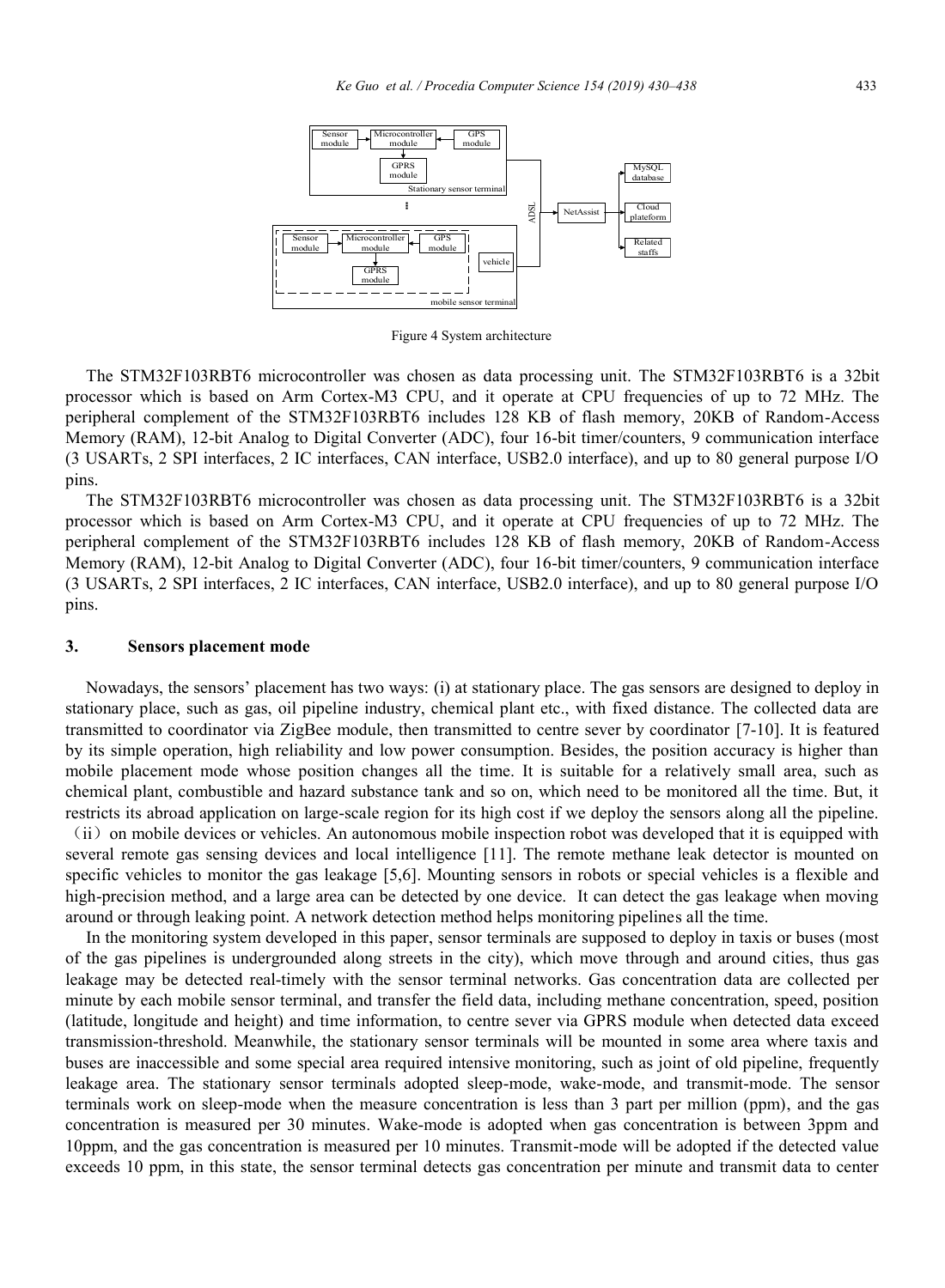sever simultaneously. In this way, a real-time and early warning gas leakage monitoring system for large-scale region is developed based on mobile and stationary sensors terminals network.

The location and distribution of stationary sensor terminals is determined by sensitivity requirement and calculated by equation

$$
C(x, y, z, H) = \frac{Q}{2\pi u \sigma_y \sigma_x} \exp\left(-\frac{y^2}{2\sigma_y^2}\right) \{ \exp\left[-\frac{(z-H)^2}{2\sigma_y^2}\right] + \exp\left[-\frac{(z+dH)^2}{2\sigma_y^2}\right] \}
$$
(3)

where,

C is the detected methane concentration at optional position,  $g/m3$ ;

 $\Omega$  is the source emission rate, g/s;

 $\sigma_y$  is horizontal dispersion coefficient;

 $\sigma_z$  is vertical dispersion coefficient;

U is the wend speed at the source location, m/s;

H is the height of the source location, m;

X is the distance from the source in downwind direction, m;

Y is the distance from the plume axis in the crosswind direction, m;

Z: is altitude, m。

# **4. Firmware flow**

At sensor terminals, sensors detect gas concentration and GPS receiver module collects position, speed and time information, and all the data will be transferred to USART 1 and USART 2 with microcontroller respectively, if the gas concentration exceed transmission-threshold. The microcontroller read data from USARTs directly and send data to centre sever through ADSL by GPRS module. All data are integrated to a real-time monitoring cloud platform.

The firmware flow is described in Fig.5, and procedures are as follows:

1) initialize GPS receiver module. It is the process of GPS receiver to get connection to satellites' information.

2) initialize gas sensor. The gas sensor is independent to microcontroller. The detected gas concentration will be sent to USART 1 with fixed time step automatically.

3) initialize GPRS module. An infinite loop was designed to achieve the dial-up of GPRS module. Afterwards, the connection between GPRS module and centre sever can be achieved and the point to point communication will be established.

4) Transfer data. Data from both stationary sensor terminals and mobile sensor terminals will be transferred to centre sever via ADSL by GPRS module.

5) Data management in MySQL database. All data are cleaned and stored in MySQL database, and is avalible for online query.

6) Display in the real-time monitoring cloud platform. All data, including sensor number, location (latitude, longitude and height), and methane concentration, will be be displayed with tablelist and maps timely.

7) Inform related staffs. If a suspected leakage point is detected, a warming and alart massage will be send to related staffs, such as maintainers, managers and others relevant staffs.

# **5. Experiments**

# *5.1Preparation*

The experiment was carried out outdoors taking the risk of methane into account. There is good visibility and the experiment temperature is 3 degrees Celsius. The experiment gas, 3% methane in the air, leaked from valve-well to simulate the leakage from underground. Meantime, the mounting direction of stationary sensor terminals and the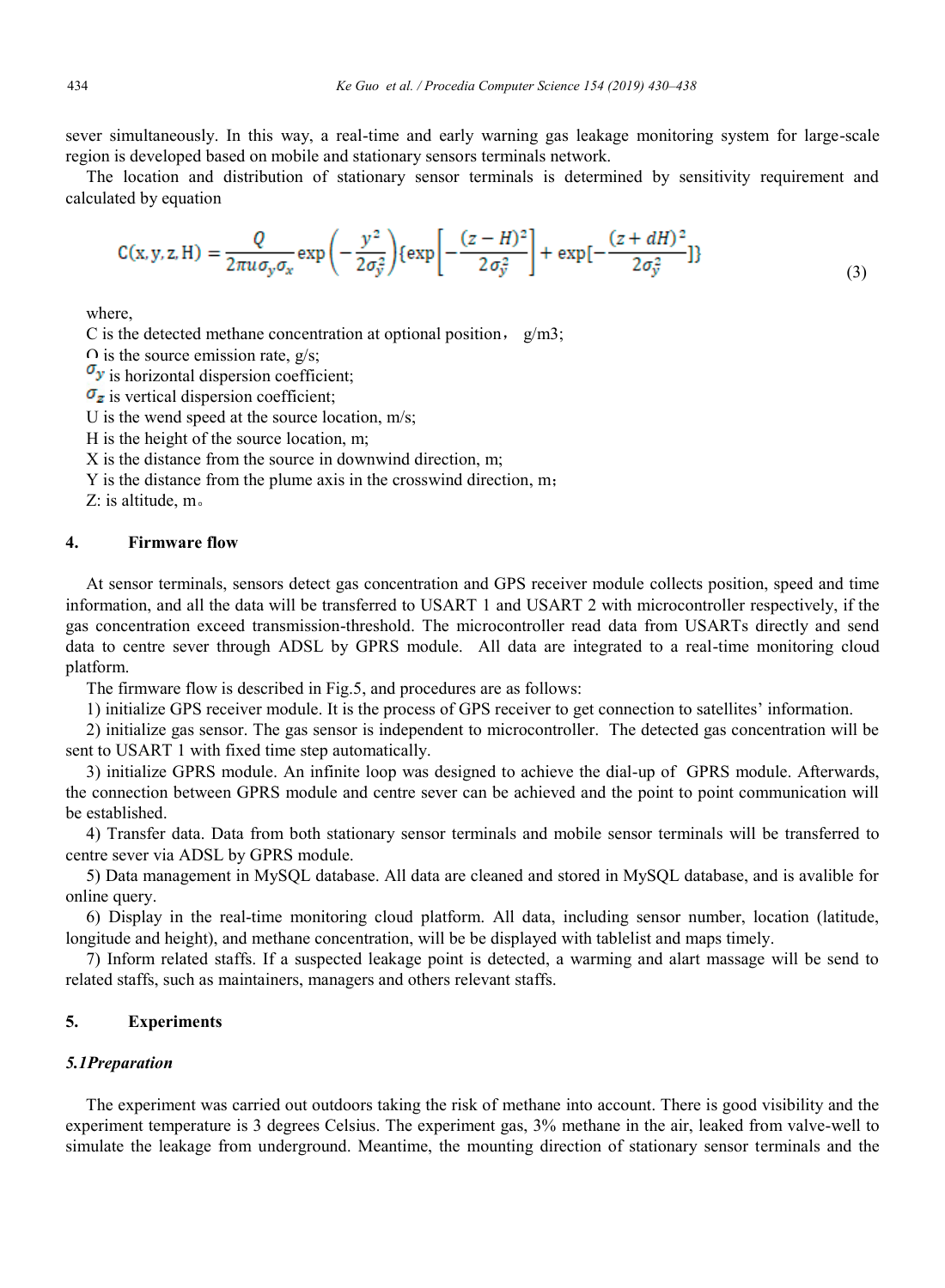moving direction of mobile sensor terminals were all along the wind direction. A FR-HW handheld anemorumbograph was used to measure the wind direction and speed.

Stationary sensors are placed around the leakage point with distance of 0.1 meter, and the detected concentration is recorded during the gas diffusion process.

The results are shown in Fig.6 and Fig.7. Fig.6 is the gas concentration along-wind direction (curve 1) and vertical-wind direction (curve 2), Fig.9 is the linear fitting results (dotted line) of upwind concentration (curve 1), vertical-wind concentration (curve 2) and downwind concentration (curve 3) respectively. It is evident that (i) the deviation of peakμ is about 0.6 in along-wind direction which is consistent with the wind speed; (ii) the sequence: upwind rate>vertical-wind rate>downwind rate.

The second experiment is carried out considering mobile sensors with different moving speed, to detect the concentration value near the leakage point. The result is shown in Fig.8. It indicates that: (i) the concentration profile of mobile sensor has a deviation compared with the stationary sensor, and the deviation direction is in accordance with moving direction thoroughly. Besides, the faster the mobile sensor move, the larger deviation is. This is caused by the response time of sensors, which causes the detected concentration value lags. (ii) peak concentration value detected by mobile sensors is lower than that by stationary sensors. In addition, with the speed of mobile sensor increases, the decrease of peak concentration value becomes more apparent. This may be due to the air flow turbulence caused by the moving of mobile sensors. (iii) it can be predicted that, with the speed of mobile sensor increasing, the concentration profile will lag more and the peak concentration value will drop more. It needs more study to find mechanisms.



Figure 6 the measure concentration around leak source (wind velocity  $v=0.6$ m/s)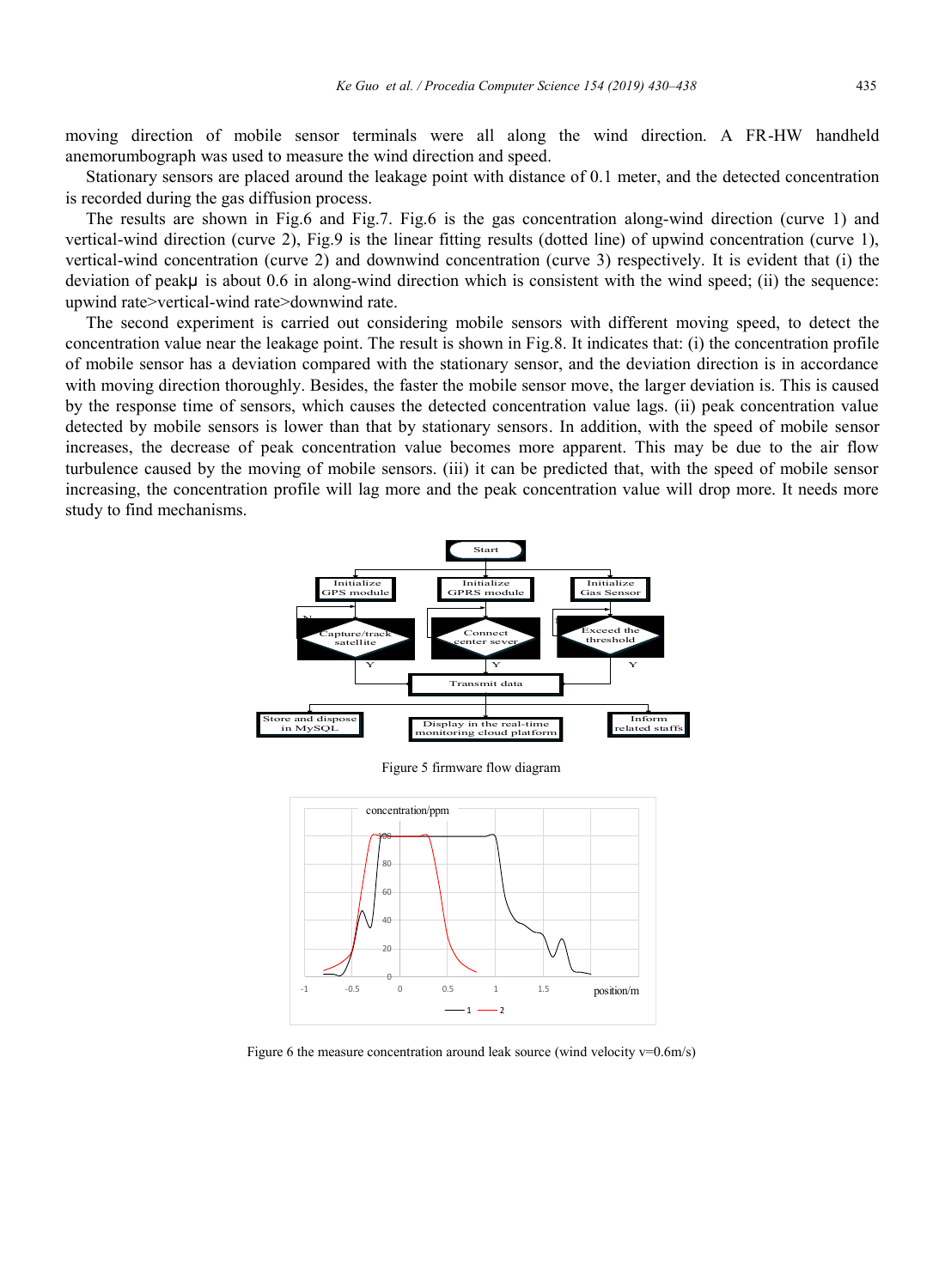

Figure 7 the linear fitting of upwind concentration ,1- upwind concentration; 2- vertical-wind concentration; ;3-downwind concentration



Figure 8 the concentration value with different sensor moving speed

# *5.2 Application*

A real-time and early warning monitoring system for gas leakage developed in this paper. The hardware is composed of DLGA-7000 gas analyzer, STM32F103RBT6 microcontroller, sim908 module, power module. It was deployed on a mobile vehicle traveling at 5-10 kilometers per hour. The testing routine has total length of 2 kilometers, and a leak point was detected.

| 燃气泄露实时监测云平台 |                             |            |         |                   | 97 11                                  |
|-------------|-----------------------------|------------|---------|-------------------|----------------------------------------|
| 平台简介        | 浓度监测                        |            |         |                   |                                        |
| 浓度监测        | <b>西北市度 → 移动盗制点 →</b>       |            |         |                   |                                        |
| 泄漏源定位       | $-1.898 -$<br>œ             | <b>COL</b> | $\sim$  | <b>IF Ripper)</b> | 묨                                      |
|             | 1001<br>2015-04-09 11:04:16 | 116.32     | 40 0028 | 1.112             |                                        |
|             | 2015-04-09 11:04 11<br>1001 | 116,321    | 40,0028 | 3.527             |                                        |
|             | 1001<br>2015-04-09 11:04:00 | 116.321    | 40 0029 | 1.122             |                                        |
|             | 2015-04-09 11:03:56<br>1001 | 116.321    | 40.003  | \$ 114            |                                        |
|             | 2015-04-09 11 03:51<br>1001 | 116 321    | 40.003  | 1.099             | ٠<br>来奇: 27.360ccs                     |
|             | 1001<br>2015-04-09 11:03:46 | 116.321    | 40.003  | 1.081             | 60% : 1001<br>■看解: 2015-04-09 10:54:29 |
|             | 1001<br>2010/04/09 11:03:41 | 116.321    | 40,0031 | 1.053             | 62回: 116.326, 40.0025                  |
|             | 2015-04-09 11:03:30<br>1001 | 116.321    | 40.0032 | 1.048             |                                        |
|             | 2015-04-09 11:03:25<br>1001 | 116 321    | 40.0033 | 1.04              |                                        |
|             | 2015-04-09 11:03:20<br>1001 | 116,321    | 40.0033 | 1.636             | ·· Bookler                             |
|             | 1001<br>2015-04-09 11:03:15 | 116, 321   | 40.0033 | 1.042             |                                        |
|             | 1001<br>2015-04-09 11:03:05 | 116.321    | 40.0034 | 1.044             |                                        |
|             | 1001<br>2015-04-09 11:03:00 | 116.321    | 40,0034 | 1.053             |                                        |
|             | 1001<br>2015-04-09 11:02:55 | 116.321    | 40.0034 | 1055              | LND P2                                 |
|             | 2010-04-09 11:02:51<br>1001 | 116, 321   | 40,0034 | 1.062             |                                        |
|             | 2015-04-09 11:02:46<br>1001 | 116.321    | 40.0034 | 1.063             |                                        |
|             | 2015-04-09 11:02:36<br>1001 | 116 322    | 40.0033 | 1.092             |                                        |
|             | 1001<br>2015-04-09 11:02:31 | 116.322    | 40.0033 | 1.676             |                                        |
|             | 1001<br>2010-04-09 11:02:26 | 116, 322   | 40,0033 | 1.081             |                                        |
|             | 2015-04-09 11:02:21<br>1001 | 116.322    | 40.0032 | 1.678             |                                        |
|             | 1001<br>2015-04-09 11:02:15 | 116, 322   | 40.0032 | 1.071             |                                        |
|             | 1001<br>2015-04-09 11:02:05 | 116,322    | 40.0032 | 1.057             |                                        |

Figure 9 Real-time monitoring cloud platform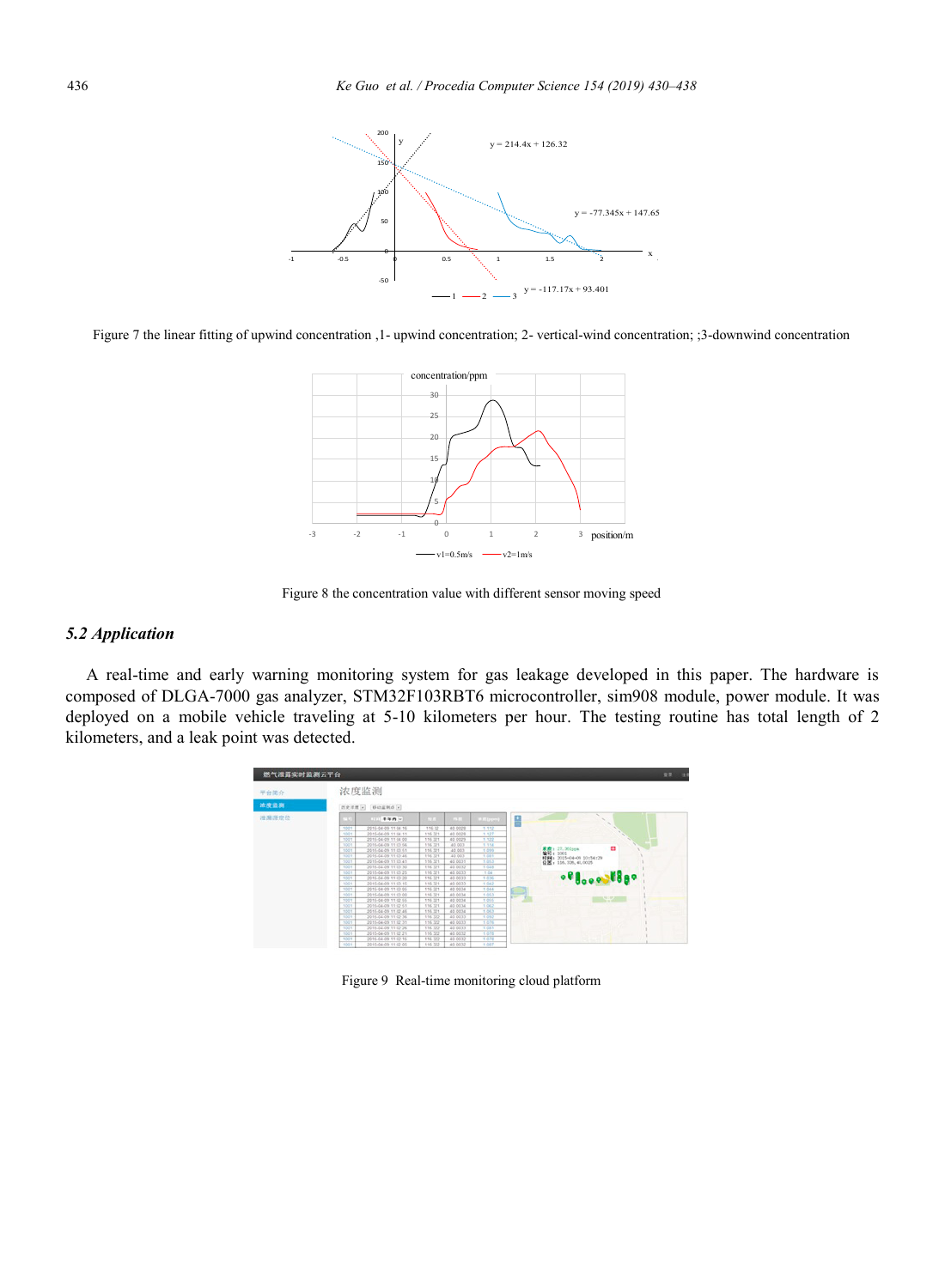

Figure 10 concentration distribution (ppm)

Collected data, including methane concentration, GPS data (longitude, latitude and height), speed, and time information, were transferred to centre server by GPRS module. The data were stored in MySQL database, and displayed on the real-time monitoring cloud platform. The MySQL database can be queried, analysed, and downloaded by user. On the real-time monitoring cloud platform, both real-time data and history data, including sensor number, latitude, longitude and methane concentration, will be shown with table-list as well as on the maps, which is employed to provide position information. The susceptible leak point will be calculated. If there be concentration value that exceeds warning threshold, it will be designated on the maps simultaneously. The warning massage will be sent to maintenance person and related management person. Fig.9 and 10 are the concentration profile of this field test. It is obvious that there are three point whose concentration value exceeded the warning threshold at 2:55. And the suspected leak point is calculated.

# **6. Conclusion**

A real-time and early warning gas leakage monitoring system for large scale region was developed in this paper. The system employed high accuracy methane sensor based on TDLAS, GPS receiver module, GPRS module and power module. A mobile WSNs was highlighted through mounting sensor terminals on stationary place and mobile vehicle, and the mobile sensor terminals could be powered continuously by vehicles and overcome the power supply problem. Experiments were carried out to evaluate the detected data at different speed for mobile sensors terminal (e.g. 0m/s、0.5m/s and 1m/s). A real-time monitoring cloud platform was developed to show sensor number, latitude, longitude, methane concentration and suspected leakage point. Field test has been executed and the results show that the system developed in this paper is able to achieve real-time monitoring and early warning reliably.

# **7. Acknowledgement**

Funded by National Key R&D Program of China (No.2018YFC0809700) and National Natural Science Foundation of China (No.91646101, No.71673158, No.91324022, No.91646201).

### **References**

- 1. Saeed H, Ali S, Rashid S, et al. Reliable monitoring of oil and gas pipelines using wireless sensor network (WSN)—REMONG[C]//System of Systems Engineering (SOSE), 2014 9th International Conference on. IEEE, 2014: 230-235.
- 2. Somov A, Baranov A, Spirjakin D, et al. Deployment and evaluation of a wireless sensor network for methane leak detection[J]. Sensors and Actuators A: Physical, 2013, 202: 217-225.
- 3. Jain P C, Kushwaha R. Wireless gas sensor network for monitoring of harmful gases in utility areas and industries[C]//Sensing Technology (ICST), 2012 Sixth International Conference on. IEEE, 2012: 642-646.
- 4. Tan Q, Zhang W, Xue C, et al. Design of mini-multi-gas monitoring system based on IR absorption[J]. Optics & Laser Technology, 2008, 40(5): 703-710.
- 5. Frish M B, Wainner R T, Green B D, et al. Standoff gas leak detectors based on tunable diode laser absorption spectroscopy[C]//Optics East 2005. International Society for Optics and Photonics, 2005: 60100D-60100D-9.